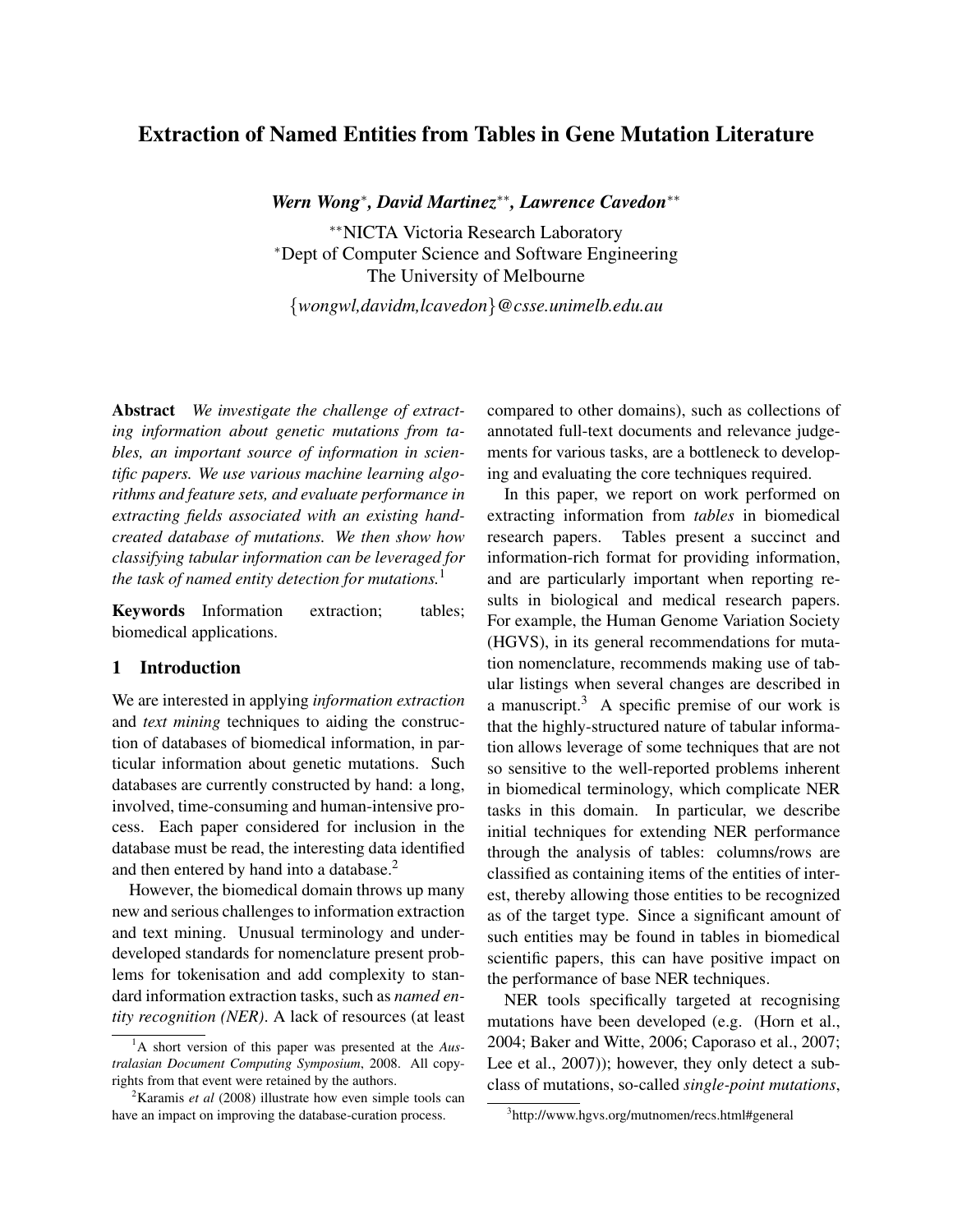i.e. those that affect a single base. MutationFinder (Caporaso et al., 2007) is the only publicly available tool, built with around 700 automatically-generated rules (both for different nomenclatures and natural language). However, most of the mutations that we find in our dataset are not point mutations or do not follow point-mutation nomenclature, limiting the usefulness of MutationFinder (and related tools) over our document collection.

In the next section, we describe the setting of our task, the *Mismatch Repair (MMR) Database*, and outline the task of extraction from tables. In Section 3, we describe the preparation of our document collection, and in Section 4, we analyse the amount of mutation-related information that is in the associated tables. Section 5 describes the main task, which is classifying table rows and columns as containing mutations, and Section 6 leverages this technique to detect mutations of interest to the MMR Database. We discuss the results in Section 7.

## 2 Background

In this section, we discuss the MMR database—the setting for our task and from which we construct our document collection—and previous approaches to table processing.

## 2.1 The MMR Database

Our extraction task is grounded in the specific context of the *Mismatch Repair (MMR) Database* compiled at the Memorial University of Newfoundland (Woods et al., 2007)—a database of known genetic mutations related to hereditary non-polyposis colorectal cancer (HNPCC), a hereditary form of bowel cancer. The MMR Database contains information on genetic mutations known to be related to HN-PCC, along with links to the research papers from which the database has been constructed. $4$  From the database and its links to papers, we were able to construct a collection of tables related to HNPCC mutations, and then use the MMR database records themselves as a gold standard for evaluating our techniques. As of May 2008, the MMR database contained a total of 5,491 records on mutations that occur on any one of four genes that have been identified as related to colon cancer. An example record from the MMR database is the following:

MLH1 | Exon13 | c.1491delG | Yamamoto et al. | 9500462

Respectively, this record contains: gene; exon; mutation; citation of the paper the information was sourced from;<sup>5</sup> and the paper's PubMedID. These fields are important because they contain information researchers are directly interested in (gene, exon, mutation) and the paper said information was found in. Note that if a gene/mutation pair is referenced in multiple papers, then there are correspondingly multiple entries in the database. Conversely, if a single paper mentions multiple (relevant) genes, then that paper is mentioned in multiple database records.

#### 2.2 Table Processing

An important but less-researched sub-problem in text mining is information extraction from tables. This is particularly important in the biomedical domain since much important data is present in tabular form, such as experimental results, relations between entities, and other information that may not be contained elsewhere in the text. For example, the table shown in Figure 1 (taken from an article in our collection) contains much of the same data that was present in database records, in a similar format.

Tabular information extraction can be divided into two broad sub-tasks:

- table detection: identifying tables within documents;
- table processing: extraction of data from tables.

Several systems have been developed to handle both tasks, some are designed only to handle table detection, and others focus only on extracting data. Both machine learning and heuristic / rule-based approaches have been proposed.

Table detection techniques depend heavily on the input format. Most work that tackles this problem tends to assume one homogeneous input format, but tables generally come in one of two varieties:<sup>6</sup>

<sup>&</sup>lt;sup>4</sup> I.e. a team of geneticists manually trawled the biomedical literature for information on HNPCC-related mutation information, and added links to any papers relevant to those mutations in the context of HNPCC.

 $5$ This field has been abbreviated. We have also omitted fields such as "internal id".

<sup>&</sup>lt;sup>6</sup>We don't consider the possibility of processing bitmaps or other images from scanned documents.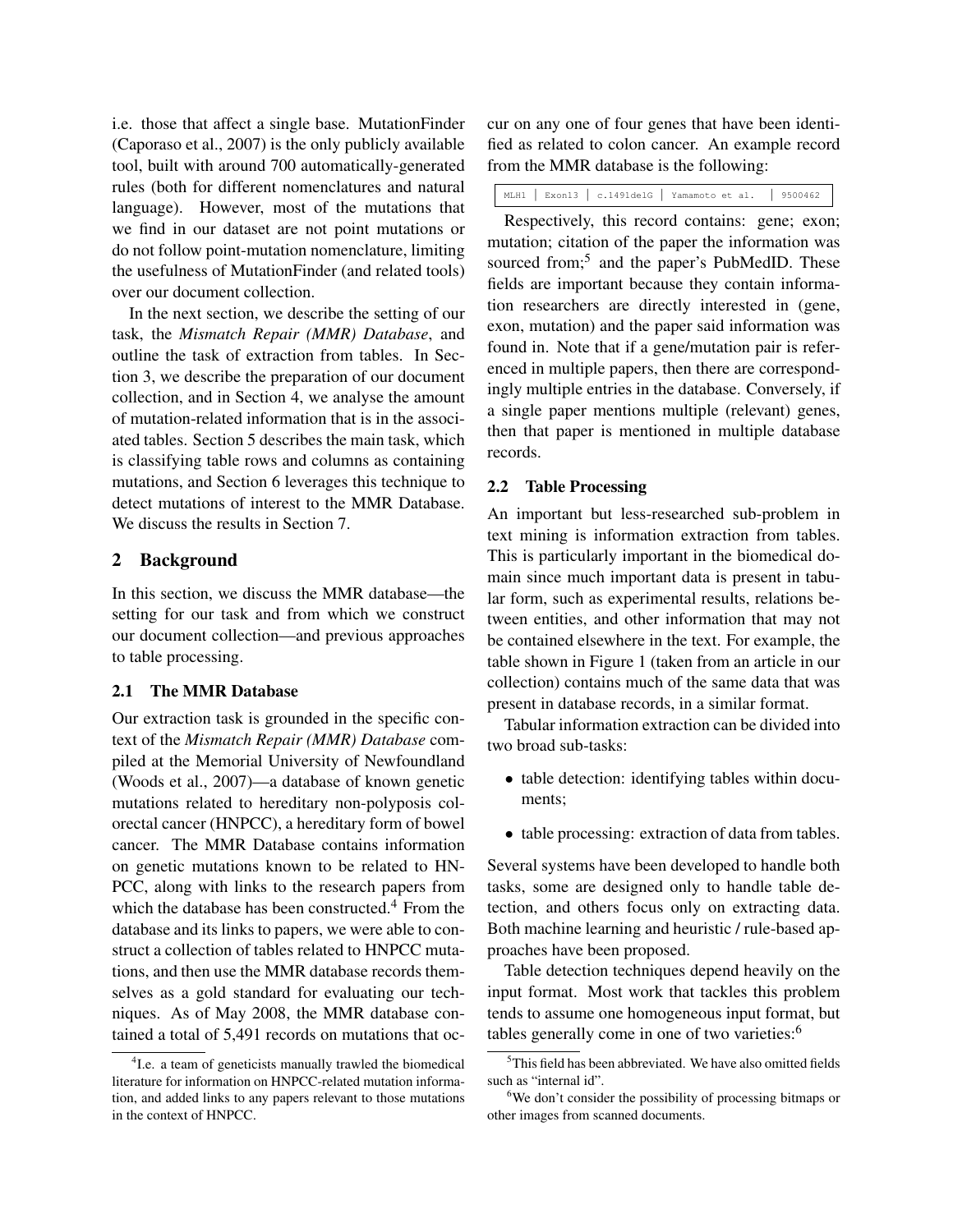| Category       | Patient No | Family No       | Gene             | Exon Base change | Base No            | Codon | AA change       | <b>MSI</b> | Comment              |
|----------------|------------|-----------------|------------------|------------------|--------------------|-------|-----------------|------------|----------------------|
| $\overline{1}$ |            | $1\quad1$       | MLH1             | 11 Del G         | 1046               |       | 349 Frameshift  | MSI-H      | Stop codon 380       |
| Amsterdam      |            | 2 <sub>1</sub>  | MLH1             | 11 Del G         | 1046               |       | 349 Frameshift  | MSI-H      | Stop codon 380       |
| criteria I     |            | 3 <sup>2</sup>  | MLH <sub>1</sub> | 16 Del AAG       | $1846 - 8$         |       | 616 Del Lys     | MSI-H      | Pathogenic, see text |
|                |            | $4 \quad 3$     | MSH <sub>2</sub> | 12 Del AAT       | 1786-8             |       | 596 Del Asn     | MSI-H      | Pathogenic, see text |
|                | 5          | $\overline{4}$  | MSH2             | $11$ T $>A$      | 2 bases downstream |       | Splice mutation | MSI-H      | Pathogenic, see text |
| $\overline{2}$ |            | 12 11           | MLH1             | 1 C > T          | 76                 |       | 26 Gln>stop     | MSI-H      | Stop codon           |
| Amsterdam      |            | 13 12           | MSH <sub>2</sub> | 12 Del AAT       | $1786 - 8$         |       | 596 Del Asn     | MSI-H      | Pathogenic, see text |
| criteria II    |            | 16 <sub>4</sub> | MSH2             | 11 T>A           | 2 bases downstream |       | Splice mutation | MSI-H      | Pathogenic, see text |
| $6*$           |            | 37 34           | MSH <sub>2</sub> | 12 Del AAT       | 1786-8             |       | 596 Del Asn     | MSI-H      | Pathogenic, see text |
| $7*$           | 42         | 39              | MSH <sub>2</sub> | 12 Del AAT       | $1786 - 8$         |       | 596 Del Asn     | MSI-H      | Pathogenic, see text |
|                |            |                 |                  |                  |                    |       |                 |            |                      |

\*Category 6, proband at age 40 years or younger with at least one CRC among family members; category 7, both proband and one first degree relative with CRC <55 years.

MSI, microsatellite instability; MSI-H, high microsatellite instability; MSI-L, low microsatellite instability; MS-S, stable microsatellites; CRC, colorectal cancer.

Figure 1: Sample table containing mutation information related to HNPCC

- raw text tables: generally ASCII text in monospace font, delimited by whitespace and/or special characters;
- rich text tables: those formatted using LaTeX, PDF, HTML and other such formats.

Tables in plain text tend to be more difficult to detect, as the detection system must be sensitive to whitespace and symbols used to align cells in tables. Efforts to handle rich text formats generally focus on HTML-based representations. Raw HTML is easier to parse than raw LaTeX or PDF, and most formats are easily converted to HTML. HTML tables can theoretically be trivially detected using  $\langle$ table $\rangle$ tags. However, Lerman *et al* (2004) note that in HTML files taken from the web, only a fraction of tabular data was presented using  $\lt$ table $>$  tags, and those tags were also used to format multi-column text, images and other non-table applications. Hurst (2001) attests that less than 30% of HTML tables on the web contain actual tabular content; for many, the HTML table tags are often used simply for formatting purposes.

Zanibbi *et al* (2004) present a survey of table recognition in general. Of greatest relevance to us here are approaches that adopt a machine learning

approach to detecting and/or extracting table data.

Cohen *et al* (2002) use features based on HTML table tags, number of rows and columns of specific lengths, and ratios of single-square cells to total number of cells, to perform table detection, and then form a geometric representation of the data using algorithms based on table-rendering techniques implemented by browsers.

Pinto, Wei, and their colleagues have used *conditional random fields (CRFs)* to both detect and process tables simultaneously. Pinto *et al* (2003) compare the output of their CRF system with a previous effort using hidden Markov machines (HMMs). These systems use features such as: presence of whitespace of varying length (different lengths of whitespace are used as separate features); domainspecific lexical features (such as month names, year strings, specified keywords); separator characters (e.g. '+', '-', etc). In subsequent work they develop a system for performing question answering over table data (Wei et al., 2004) by treating each extracted data cell as a discrete document.

To our knowledge, no previous system has attempted to extract data from tables in biomedical literature. This is possibly because of a combination of the lack of resources for this domain (e.g.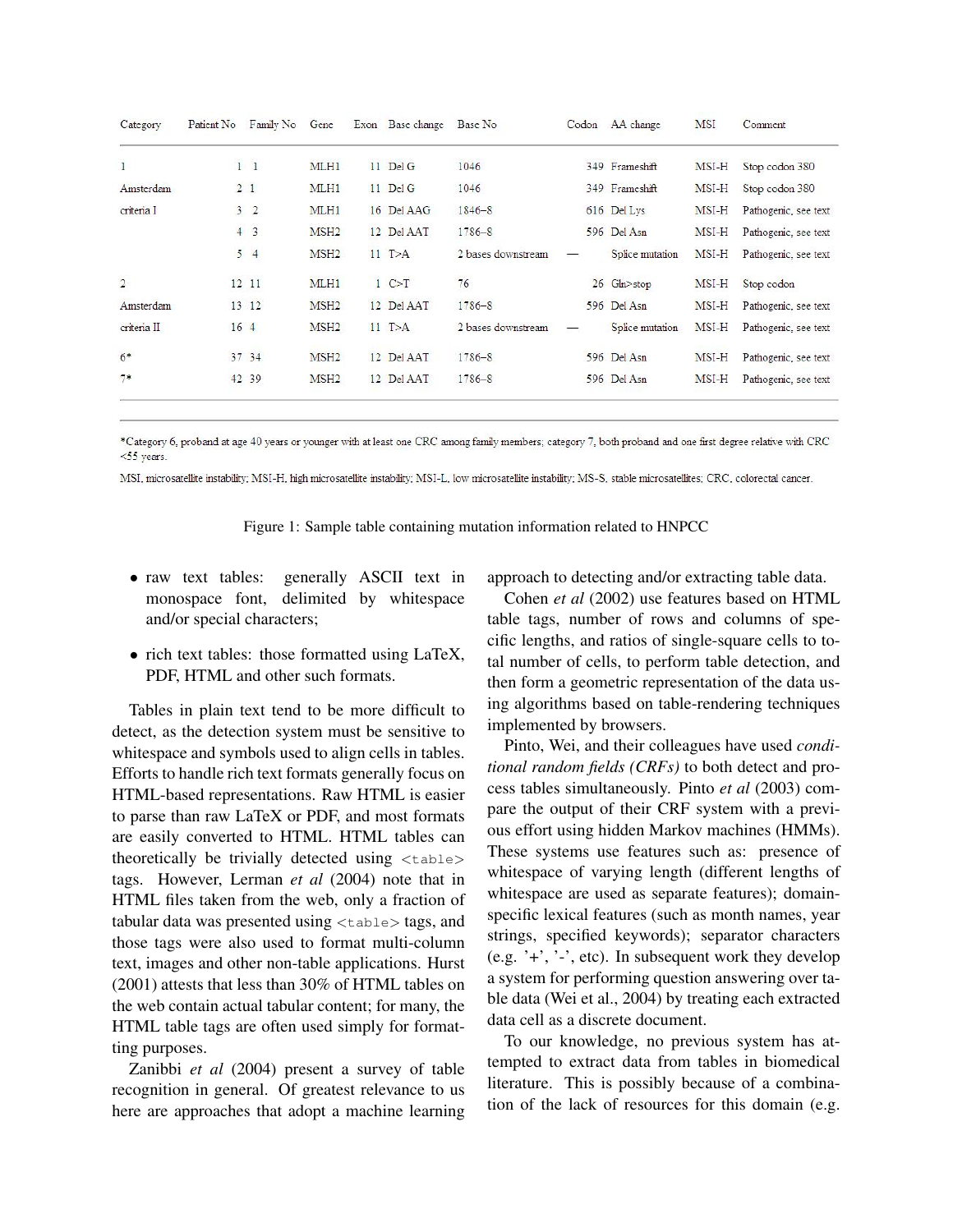collections of full-text documents; relevance judgements), as well as the lesser focus on text mining in general in this area. As will be seen in the next section, the vagaries of the construction of our collection of tables means we were effectively able to ignore the issue of table detection and focus directly on the problem of processing.

## 3 Experimental Setting

Our experiments were designed to identify mentions of mutations in the biomedical literature, focusing on tabular content. In this section, we first describe our target dataset, built from the hand-curated MMR database (Woods et al., 2007); we then explain the table extraction process; finally, we introduce the task design.

## 3.1 Mutation Mention Dataset

We relied on the MMR Database and MEDLINE in order to build our test collection. First we collected all the information available in the hand-curated MMR records, obtaining a total of 5,491 mutations linked to 719 distinct PubMedIDs<sup>7</sup>.

Our next step was to crawl the full-text articles from MEDLINE. We used an automatic crawler that followed the links from the PubMed interface, and downloaded those papers that had a full-text HTML version, and which contained at least one content table.

The tables were then extracted from the full text HTML files. It is important to note that the tables were already present as links to separate HTML files rather than being presented as inline tables, making this process easier. Papers that did not contain tables in HTML format were discarded.

Our final collection consisted of 70 papers out of the original 719 PubMedIDs. Some of the papers were not available in full text, and for others our crawling script failed to extract the full version. Our approach was conservative, and our collection could be augmented in the future, but we decided to focus on this dataset for the experiments presented in this paper. This set of articles is linked to 717 MMR records (mutations), which constitutes our gold standard hand-curated annotation. The collection contains 197 tables in all.

## 3.2 Table extraction

Once scraped, the tables were then pre-processed into a form that more readily allowed experimentation. The tables were therefore split into three parts: column headers, row headers, and data cells. This was done based on the HTML formatting, which was consistent throughout the data set as the tables were automatically generated.

The first step was to deconstruct the HTML tables into nested lists of cells based on HTML table tags. Inconsistencies introduced by colspan and rowspan attributes were resolved by replicating a cell's contents across its spanned lengths. That is, a cell with colspan=3 would be duplicated across the three columns, and likewise for cells spanning multiple rows. Single-cell rows at the top or bottom of a table were assumed to be captions and discarded.

The remaining HTML was stripped, save for the following tags which contained important information:

- img tags were replaced by their *alternate* text, where available. Such images often represent a mathematical symbol, which is important information to retain;
- hr tags proved to be an important indicator for dividing header cells from data cells.

Tables were broken up into row headers, column headers, and data cells by making use of the hr tags, denoting horizontal lines, to detect column headers. Such tags tend to be present as a separator between column header cells and data cells; in fact, the only tables in our collection that did not have the separators did not have column headers either. The hr tags were subsequently stripped after this use. Detecting row headers was performed by checking if the top left cell of the table was blank, a pattern which occurred in all row-major tables. The vast majority of tables had column headers rather than row headers, although some had both and a small proportion had only row headers. We acknowledge that this processing may be specific to the vagaries of the specific format of the HTML generation used by PubMed (from which we sourced the tables). However, our whole task is specific to this domain; further, our focus is on the extraction task rather than the actual detection of row/column headers.

 $7$ Data was downloaded from the web interface in May 2008.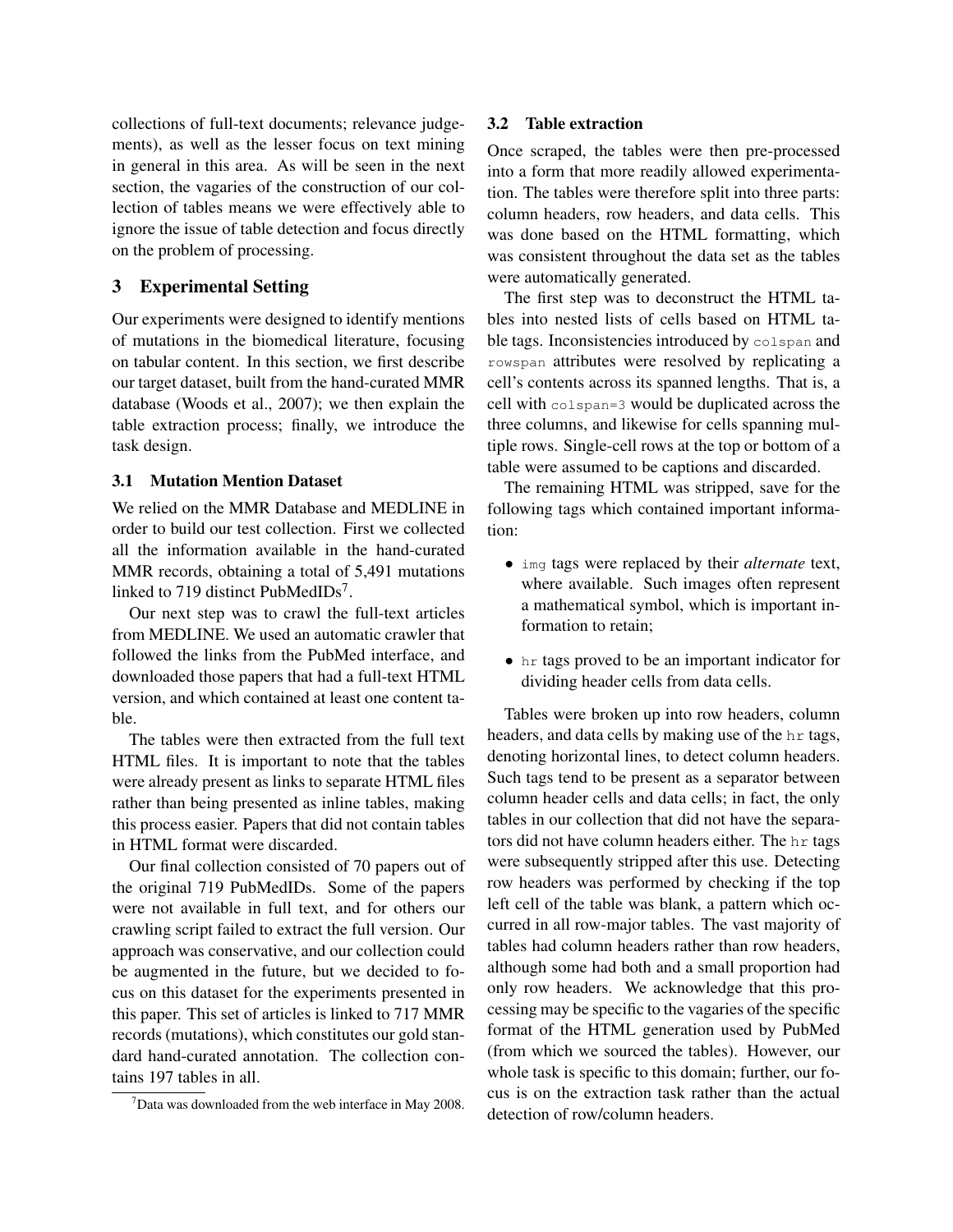| <b>Class</b> | Class Freq. | Cell Freq. |
|--------------|-------------|------------|
| Gene         | 64          | 1,618      |
| Exon         | 48          | 1,004      |
| Codon        | 23          | 435        |
| Mutation     | 90          | 2,174      |
| Statistic    | 482         | 8,788      |
| Other        | 576         | 14,324     |
| Total        | 1,283       | 28,343     |

Table 1: Frequency per class and number of cells in the collection.

## 3.3 Task Design

In order to extract mutation information from tables, we first performed classification of full columns/rows into relevant entities. The content of a column (or row, depending on whether the table was row- or column-oriented) tends to be homogeneous; this allowed us to build classifiers that can identify full vectors of relevant entities in a single step. We refer to this task as *table vector classification*.

We identified the following classes as relevant: Gene, Exon, Mutation, Codon, and Statistic. The first four were chosen directly from the MMR Database. We decided to include "Statistic" after inspecting the tabular dataset, since we found that this provides relevant information about the importance of a given mutation. Of the five classes, Mutation is the most informative for our final information extraction goal.

The next step was to hand-annotate the headers of the 197 tables in our collection by using the five classes and the class "Other" as the tagset. Some headers belonged to more that one class, since the classes were collapsed into a single field of the table. The frequency per class and the number of cells, across the collection of tables, is shown in Table 1.

#### 3.4 Evaluation

We evaluated our systems in two ways:

- Header classification: performance of different systems on predicting the classes of each column/row of the tables;
- Mutation extraction: recall of our system over the subset of the hand-curated MMR database.

Evaluation for the header classification step was performed using precision, recall and f-score, microaveraged amongst the classes. Micro-averaging involves multiplying the score of a class by the number of instances of the class in the gold standard, and dividing by the total number of instances. For the machine learning algorithms, evaluation was performed using 10-fold cross-validation. For mutation extraction we focus on a single class, and produce recall and a lower-bound on precision.

## 4 Mutation Mentions in Tables

In order to determine the value of processing tabular data for mutation-mining purposes, we obtained a sample of 100 documents that were handannotated by curators prior to their introduction in the database—the curators highlighted relevant mutations found in each paper. We found that for 59 of the documents, only the tabular parts of the paper were selected; 33 of the documents had only textual parts highlighted; and for 8 documents both tables and text were selected. This is an indicator of the importance of tabular data in this context.

Our next step was to measure the amount of information that we could potentially extract from the tables in our collection. Since we are interested in mutations, we extracted all cells from the vectors that were manually annotated as "Mutation" in order to compare them to the goldstandard, and measure the recall. This comparison was not straightforward, because mutation mentions have different nomenclatures. Ideally we would normalise the different references into a standard form, and then perform the comparison. However, normalisation is a complex process in itself, and we resorted to evaluation by hand at this point.

We found that 198 of the 717 goldstandard mutations were present in tables (28%). This is a significant amount, taking into account that their extraction should be much easier than parsing the raw text. We also tested MutationFinder over the full text, and found that only 6 of the goldstandard mutations were retrieved (0.8%), which indicates that point mutation identification is not sufficient for this task.

Finally, we measured the amount of information that could be extracted by a simple string look-up system separately over the tabular and textual parts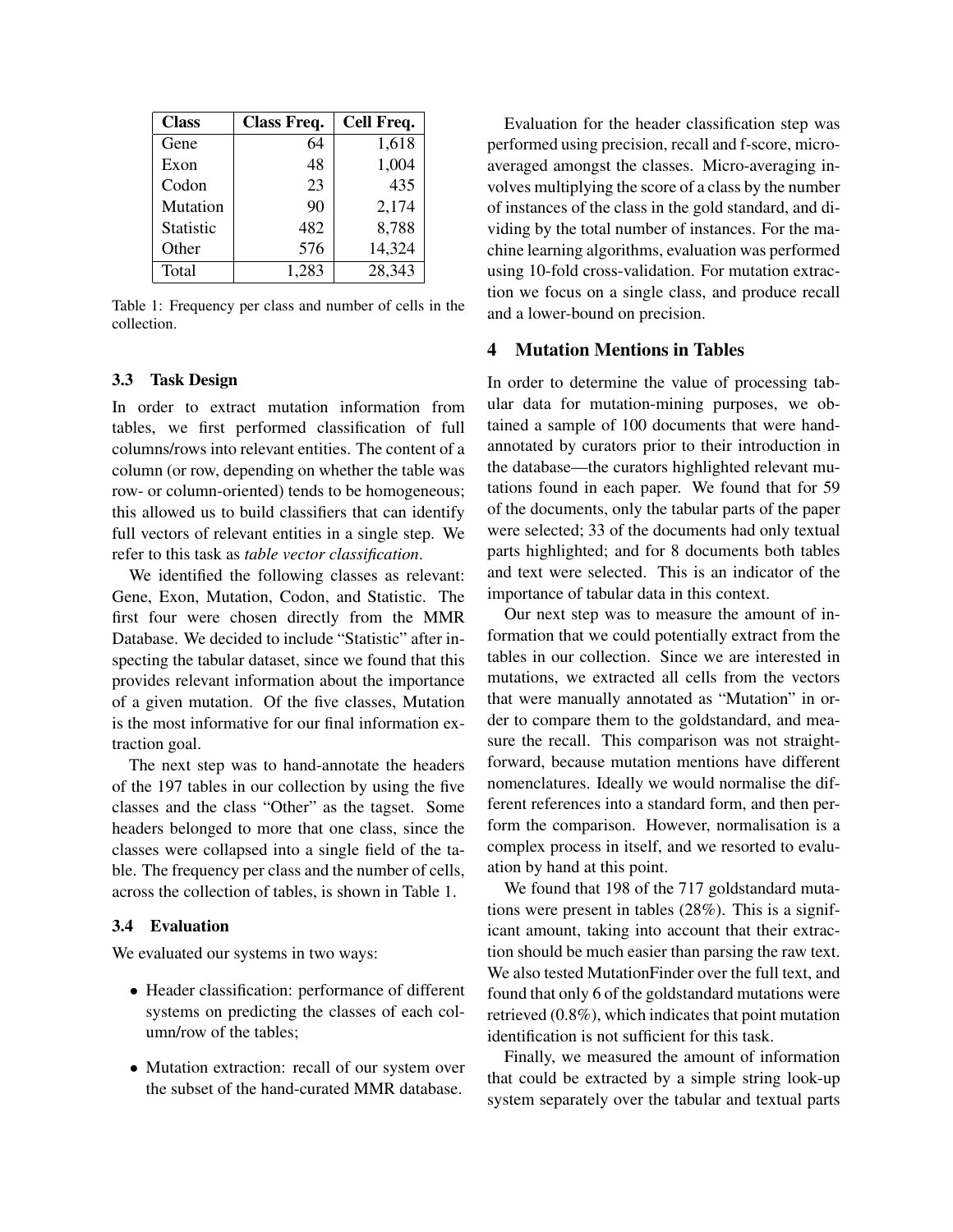of the articles. We were looking for mutation mentions that correspond exactly to the goldstandard record from each article, which meant that mentions in different nomenclatures would be missed. We found that a total of 177 mentions (24.7%) could be found with the same spelling; of those 142 (80.1%) were found in tables only, and the remaining 35 (20.9%) were found in both tables and text; i.e., no mention was found in text only.

These results indicate that we can find relevant information in tables that is not easy to detect in running text.

## 5 Table Vector Classification

We built automatic classifiers to detect relevant entities in tables. Two separate approaches were attempted for vector classification: applying heuristic rules, and machine learning (ML) techniques. These are described here, along with an analysis of their performance.

## 5.1 Heuristic Baseline

As a baseline method, we approached the task of classifying headers by matching the header string to the names of the classes in a case-insensitive manner. When the class name was found as a substring of the header, the class would be assigned to it. For example, a header string such as "Target Mutation" would be assigned the class "Mutation". Some headers had multiple annotations (E.g. "Gene/Exon").

For better recall, we also matched synonyms for the class "Mutation" (the terms "Variation" and "Missense") and the class "Statistic" (the terms "No.", "Number" and "%"). For the remaining classes we did not identify other obvious synonyms.

The results are shown in Table 2. Precision was reasonably high for the "Codon", "Exon" and "Statistic" classes. However, this was not the case for "Mutation", and this illustrates that different types of information are provided under this heading; illustrative examples include the heading "Mutation Detected" on a "Gene" vector, or the heading "Germline Mutation" referring to "Statistics". The recall was also low for "Mutation" and most other classes, showing that more sophisticated approaches are required in order to exploit the information contained in the tables. Notice also that the micro-

| <b>Class</b>     | <b>Precision</b> | <b>Recall</b> | <b>FScore</b> |
|------------------|------------------|---------------|---------------|
| Gene             | 0.537            | 0.620         | 0.575         |
| Exon             | 0.762            | 0.615         | 0.681         |
| Codon            | 0.850            | 0.654         | 0.739         |
| Mutation         | 0.283            | 0.301         | 0.292         |
| <b>Statistic</b> | 0.911            | 0.324         | 0.478         |
| Other            | 0.581            | 0.903         | 0.707         |
| Micro Avg.       | 0.693            | 0.614         | 0.651         |

Table 2: Naive Baseline results across the different classes and micro-averaged

| <b>Class</b>     | <b>Precision</b> | <b>Recall</b> | <b>FScore</b> |
|------------------|------------------|---------------|---------------|
| Gene             | 0.537            | 0.611         | 0.571         |
| Exon             | 0.762            | 0.615         | 0.681         |
| Codon            | 0.850            | 0.654         | 0.739         |
| Mutation         | 0.600            | 0.452         | 0.515         |
| <b>Statistic</b> | 0.911            | 0.340         | 0.495         |
| Other            | 0.579            | 0.910         | 0.708         |
| Micro Avg.       | 0.715            | 0.633         | 0.672         |

Table 3: Results integrating MutationFinder across the different classes and micro-averaged

average is highly biased by the classes "Statistic" and "Others", since they contain most of the test instances.

Our second step was to build a more informed classifier for the class "Mutation" using the point mutation NER system MutationFinder (Caporaso et al., 2007). We applied this tool to the text in the table-cells, and identified which table-vectors contained at least one mutation mention. These vectors were also classified as mutations. The results are shown in Table 3. This approach caused the "Mutation" results to improve, but the overall f-score values are still in the range 50%-70%.

We considered other heuristic rules that could be applied, such as looking for different kinds of patterns for each class: for instance, numbers for "Exon", or the normalised form  $c.N[symbol]N$  for mutation, or trying to match against term lists (e.g. using Gene dictionaries). Future work will explore extending the ML approach below with features such as these.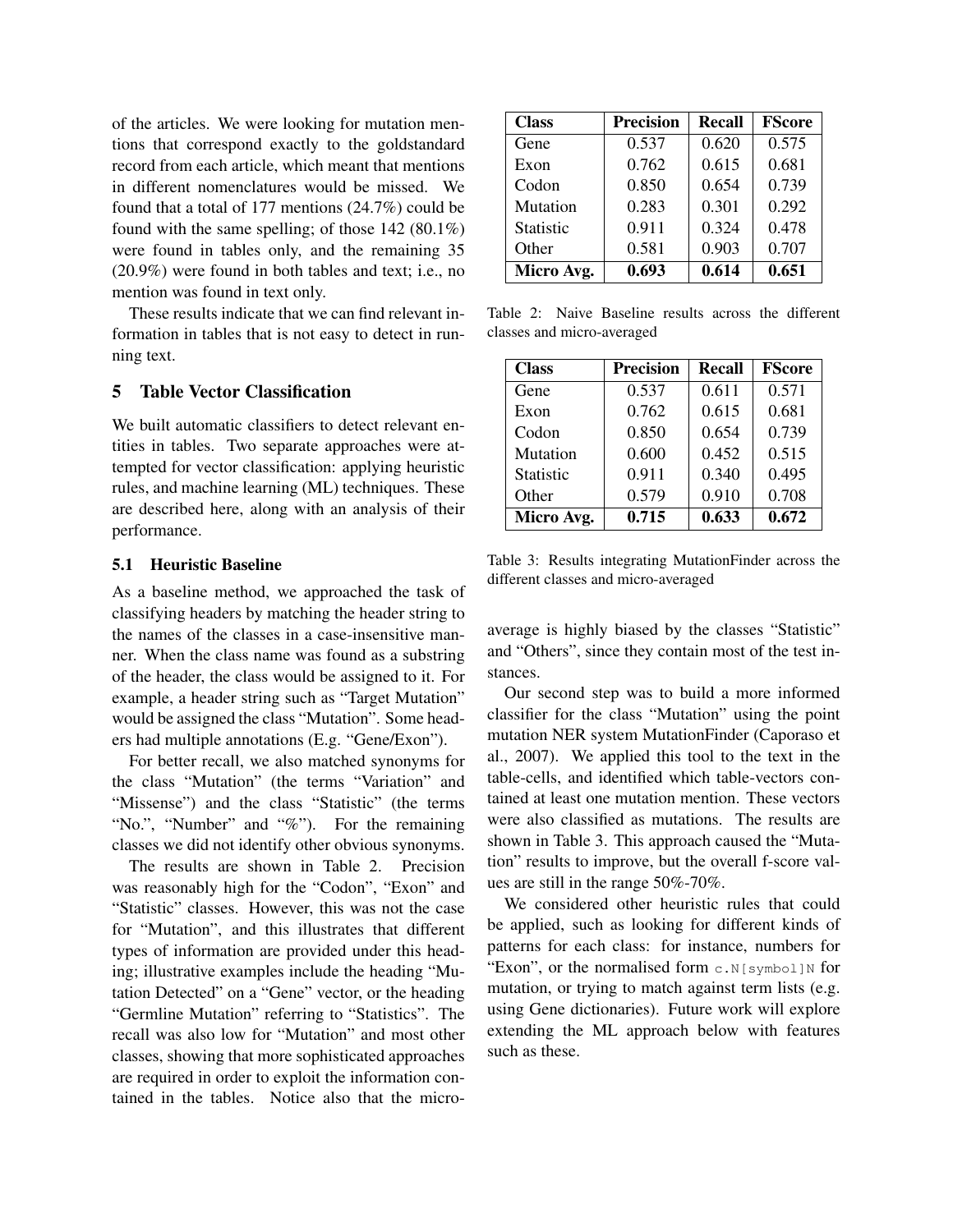### 5.2 Classification Techniques

For the ML experiments we used the Weka (Witten and Frank, 2005) toolkit, as it contains a wide selection of in-built algorithms. We selected a variety of well-known approaches in order to obtain a better picture of the overall performance. As a baseline, we applied the majority class from the training data to all test instances. We applied the following ML systems:<sup>8</sup> Naive Bayes (NB); Support Vector Machines (SVM); Propositional Rule Learner (JRip); and Decision Trees (J48). We did not tune the parameters, and relied on the default settings.

In order to define our feature sets, we used the text in the headers and cells of the tables, without tokenisation. Other possible sources of information, such as captions or the running text referring to the table were not employed at this stage. We applied four feature sets:

- Basic (Basic): Four basic features, consisting of the header string, the average and median cell lengths, and a binary feature indicating whether the data in the cells was numeric.
- Cell Bag-of-Words (C\_bow): Bag of words over the tokens in the table cells.
- Header Bag-of-Words (H\_bow): Bag of words over the tokens in the header strings.
- Header + Cell Bag-of-Words (HC bow): Combination of bags of words formed by the tokens in headers and cells, represented as separate types of features.

The micro-averaged results of the different learning methods and feature sets are shown in Table 4. Regarding the feature sets, we can see that the best performance is obtained by using the headers as bagof-words, while the content of the cells seems to be too sparse to guide the learning methods. SVM is the best algorithm for this dataset, with JRip and J48 following, and NB performing worst of the four in most cases.

Overall, the results show that the ML approach is superior to the baselines when using the header bag of words feature to classify the relevant entities.

| <b>Method</b> | <b>Feature Sets</b> |              |       |               |  |  |
|---------------|---------------------|--------------|-------|---------------|--|--|
|               | <b>Basic</b>        | <b>C_bow</b> | H bow | <b>HC_bow</b> |  |  |
| $Mi$ . Cl.    | 0.288               |              |       |               |  |  |
| <b>NB</b>     | 0.614               | 0.454        | 0.678 | 0.581         |  |  |
| <b>SVM</b>    | 0.717               | 0.599        | 0.839 | 0.816         |  |  |
| JRip          | 0.564               | 0.493        | 0.790 | 0.749         |  |  |
| J48           | 0.288               | 0.532        | 0.793 | 0.782         |  |  |

Table 4: Results for ML Algorithms - Micro-Averaged FScores. Mj.Cl.: Majority Class. The best results per column are given in bold.

| <b>Class</b>     | <b>Precision</b> | <b>Recall</b> | <b>FScore</b> |
|------------------|------------------|---------------|---------------|
| Gene             | 0.778            | 0.737         | 0.757         |
| Exon             | 0.786            | 0.707         | 0.745         |
| Codon            | 0.833            | 0.882         | 0.857         |
| Mutation         | 0.656            | 0.679         | 0.667         |
| <b>Statistic</b> | 0.919            | 0.853         | 0.885         |
| Other            | 0.82             | 0.884         | 0.850         |
| <b>Micro Avg</b> | 0.839            | 0.841         | 0.839         |

Table 5: Results for SVM and the feature set *H bow* per class and micro-averaged.

SVM is able to reach a high f-score of 83.9%, which has been found to be significantly better than the best baseline after applying a paired t-test (p-value under 0.0001).

We break down the results per class in Table 5, using the outputs from SVM and feature-set *H bow*. We can see that all classes show an improvement over the heuristic baselines. There is a big increase for the classes "Gene" and "Statistic", and all classes except mutation are above 70% f-score. "Mutation" is the most difficult class to predict, but it still reaches 66.7% f-score, which can be helpful for some tasks, as we explore in the next section.

## 6 Automatic Mutation Extraction

We applied the results of our classifier to a practical application, i.e., the detection of mutations in the literature for the MMR Database project. Table vector classification allows us to extract lists of candidate mutation names from tables to be added to the database. We would like a system with high recall that identifies all relevant candidates, but also acceptable precision so that not all the tables need to

 $8$ We applied a number of other ML algorithms as well, but these showed significantly lesser performance.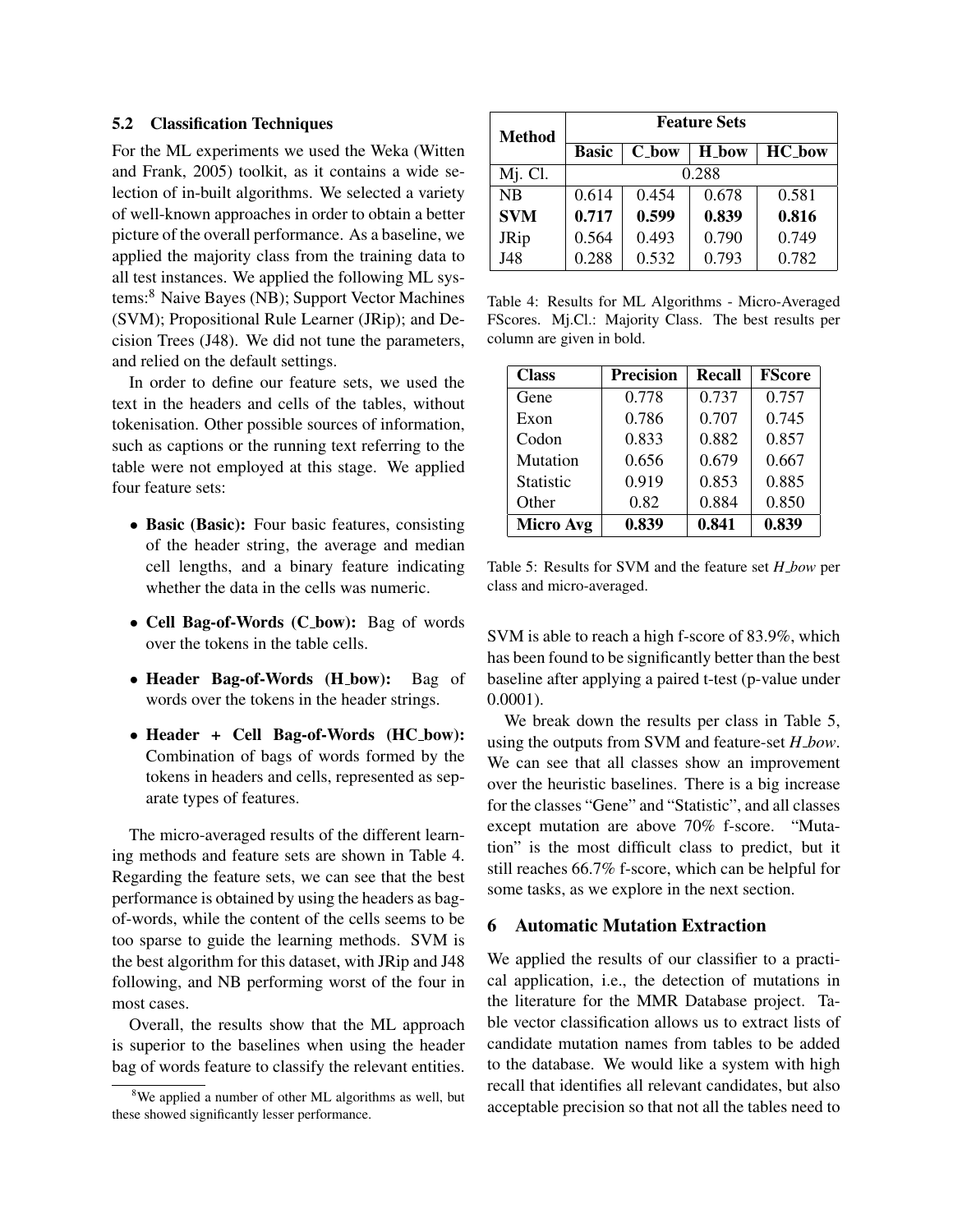| System                      | Mut. Found | TP  | $\%$ in MMR  | Rec. |
|-----------------------------|------------|-----|--------------|------|
| Automatic                   | 1,702      | 153 | 9.0          | 77.3 |
| Gold standard $\vert$ 1.847 |            |     | $198$   10.7 | 100  |

Table 6: Results for Mutation detection. TP indicates the number of true positives, "% in MMR" shows the percentage of positives found in the database.

#### be hand-checked.

In order to test the viability of this approach, we measured the results of the system in detecting the existing hand-curated mutations in MMR. We calculated the recall in retrieving those mutations, and also the rate of false positives; however, note that we also consider as false positives those valid mutations that were not relevant for MMR, and therefore the reported precision is artificially low.

Results for the automatic extraction and the goldstandard annotation are given in Table 6. As expected, there is a high rate of false positives in the goldstandard and automatic systems; this shows that most of the mutations detected are not relevant for the MMR database. More interestingly, we were able to retrieve 77.3% of relevant mutation mentions automatically using the ML approach, which corresponds to 21.3% of all the hand-curated data.

The vector classifier discriminates 1,702 mutation cells out of a total of 27,700 unique cells in the table collection, and it effectively identifies 153 out of the 198 relevant mutations present in the tabular data. This means that we only need to hand-check 6.1% of the tabular content to retrieve 77.3% of relevant mutations, saving the curators a significant amount of time. The classifiers could also be biased towards higher recall by parameter tuning—this is an area for further investigation.

Finally, after the evaluation process we observed that many false mutation candidates could be removed by discarding those that do not contain two consecutive digits or any of the following n-grams: "c.", "p.", ' $>$ ', "del", "ins", "dup". This heuristic reduces the number of mutation candidates from 1,702 to 989 with no cost in recall.

## 7 Discussion

While this is early work, our preliminary results on the task of identifying relevant entities from gene mutation literature show that targeting tables can be a fruitful approach for text mining. By relying on ML methods and simple bag-of-words features, we were able to achieve good performance over a number of selected entities, well above header wordmatching baselines. This allowed us to identify lists of mentions of relevant entities with minimal effort. An advantage of our approach is that the annotation of examples for training and evaluation is considerably easier, since many entities can be annotated in a single step, opening the way to faster annotation of other entities of interest in the biomedical domain.

The approach of using table vector classification for the named entity task also has promise. In particular, the wide variety and non-standard terminology of biomedical entities (i.e. genes, proteins, mutations) is one of the challenges to NER in this domain. However, since a column of homogeneous information may include representatives of the heterogeneous nomenclature schemes, classification of a whole column or row potentially helps nullify the effect of the terminological variability.

For future work, we plan to study different types of features for better representing the entities targeted in this work. Specially for mutation mentions, we observed that the presence of certain ngrams (e.g. "del") can be a strong indicator for this class. Another issue we plan to address is that of the normalisation of mutation mentions into a standard form, for which we have started developing a collection of regular expressions. Another of our goals is to increase the size of our dataset of articles by improving our web crawler, and by hand-annotating the retrieved table vectors for further experimentation. Finally, we also aim to explore the potential of using tabular data for NER of different entities in the biomedical domain, such as gene mentions.

Acknowledgements NICTA is funded by the Australian Government as represented by the Department of Broadband, Communications and the Digital Economy and the Australian Research Council through the ICT Centre of Excellence program.

Thanks to Mike Woods and his colleagues at the Memorial University of Newfoundland for making the MMR database and their curation data available to us. Eric Huang wrote several of the scripts mentioned in Section 3 for creating the table collection.